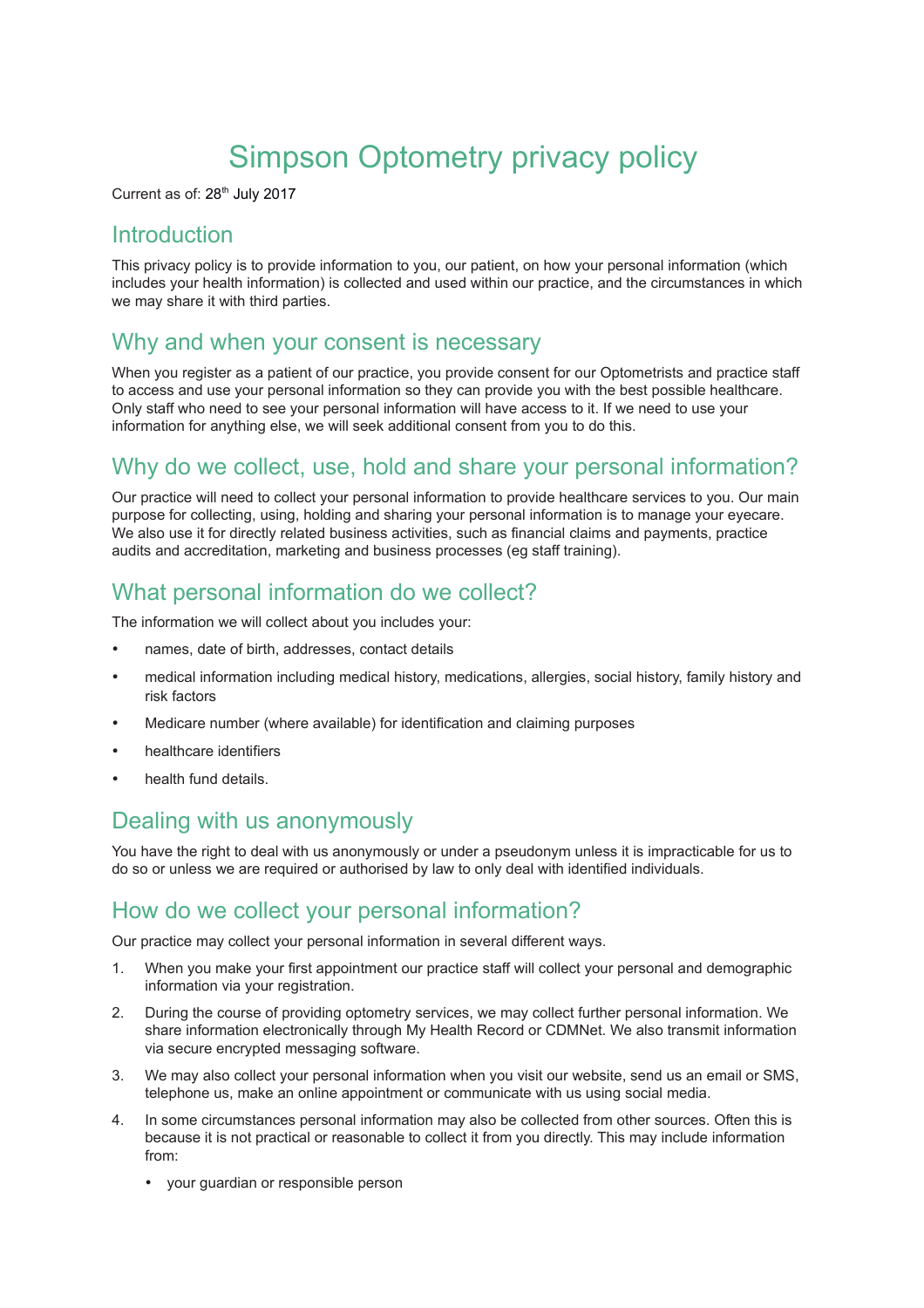- other involved healthcare providers, such as specialists, allied health professionals, hospitals, community health services and pathology and diagnostic imaging services
- vour health fund, Medicare, or the Department of Veterans' Affairs (as necessary).

# When, why and with whom do we share your personal information?

We sometimes share your personal information:

- with third parties who work with our practice for business purposes, such as accreditation agencies or information technology providers – these third parties are required to comply with APPs and this policy
- with other healthcare providers
- when it is required or authorised by law (eg court subpoenas)
- when it is necessary to lessen or prevent a serious threat to a patient's life, health or safety or public health or safety, or it is impractical to obtain the patient's consent
- to assist in locating a missing person
- to establish, exercise or defend an equitable claim
- for the purpose of confidential dispute resolution process
- when there is a statutory requirement to share certain personal information (eg some diseases require mandatory notification)
- during the course of providing optometry services, My Health Record (eg via Shared Health Summary, Event Summary), CDMNet,

Only people who need to access your information will be able to do so. Other than in the course of providing medical services or as otherwise described in this policy, our practice will not share personal information with any third party without your consent.

We will not share your personal information with anyone outside Australia (unless under exceptional circumstances that are permitted by law) without your consent.

#### **Digital Information:**

Health information will not be shared without your consent. General demographic data for physical and online marketing purposes. This may include

If you do consent, you may opt out of direct marketing at any time by notifying our practice in writing.

### How do we store and protect your personal information?

Your personal information may be stored at our practice in various forms. We use electronic records to store your information. Letters, photos, scans or other images are also stored electronically.

Our practice stores all personal information securely, via a secure online backup system.

### How can you access and correct your personal information at our practice?

You have the right to request access to, and correction of, your personal information.

Our practice acknowledges patients may request access to their medical records. We require you to put this request in writing, and our practice will respond within 30 business days.

Our practice will take reasonable steps to correct your personal information where the information is not accurate or up to date. From time to time, we will ask you to verify that your personal information held by our practice is correct and current. You may also request that we correct or update your information, and you should make such requests in writing to Simpson Optometry, 70 Bunda Street, Canberra 2601. Alternatively via email (email at simpsonoptometry dot com dot au) - spelled out to avoid internet crawlers spamming us.